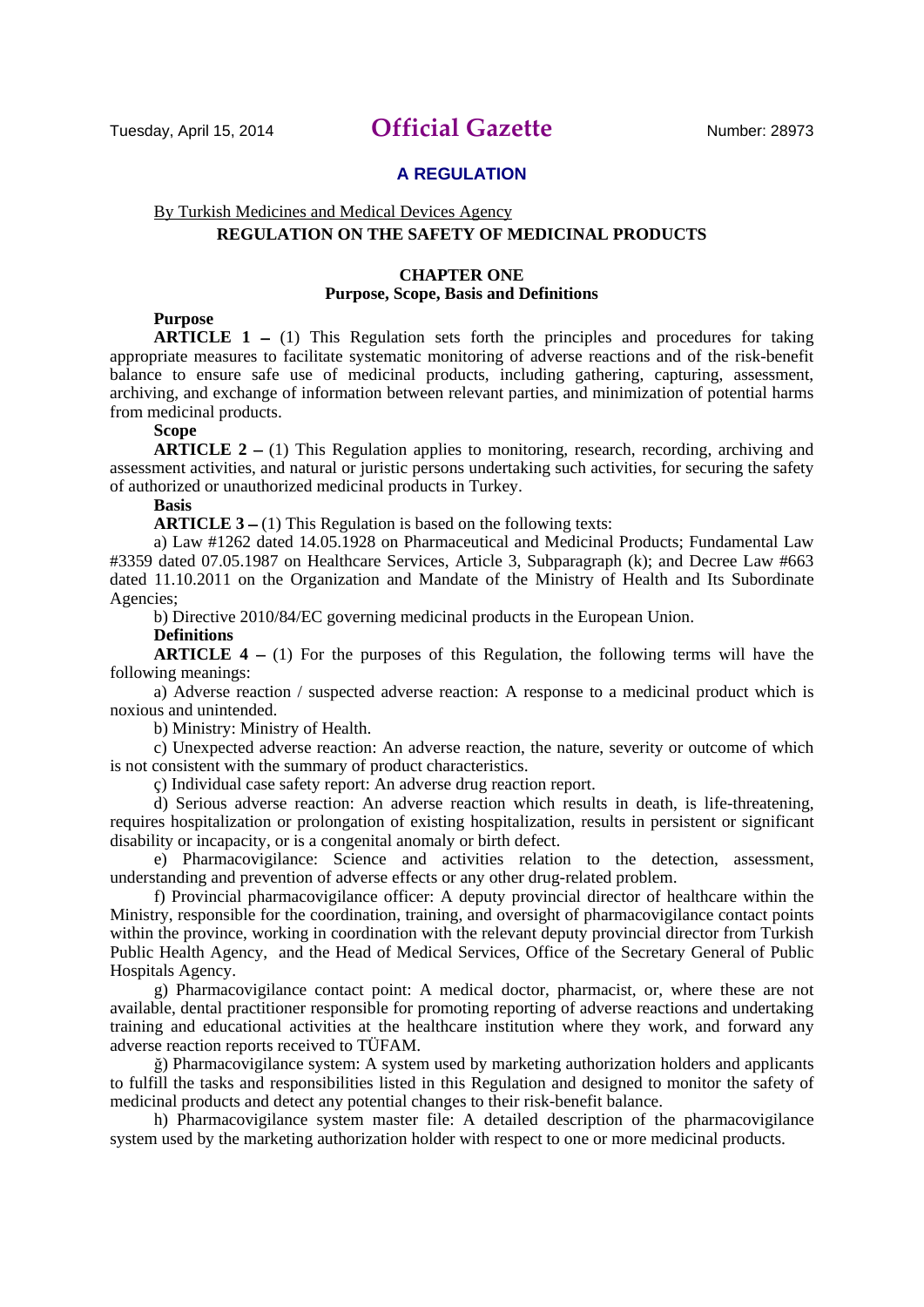ı) Qualified person responsible for pharmacovigilance: A physician or pharmacist employed by a marketing authorization holder or a contact pharmacovigilance service provider at a national level to fulfill the requirements of this Regulation.

i) Medicinal product: Any substance or combination of substances presented as having properties for treating or preventing disease in human beings, or which may be used in human beings with a view to restoring, correcting, or modifying physiological functions by exerting a pharmacological, immunological or metabolic action.

j) Abuse of medicinal products: Persistent or sporadic, intentional excessive use of medicinal products which is accompanied by harmful physical or psychological effects.

k) Agency: Turkish Medicines and Medical Devices Agency.

l) MedDRA: A medical dictionary created by the International Conference on Harmonization for use in connection with regulatory activities.

m) Periodic risk-benefit assessment report: A post-authorization report issued by the marketing authorization holder in a specific format in predefined time intervals, providing an assessment of the medicinal product's risk-benefit balance.

n) Risk: Any risk relating to the quality, safety or efficacy of the medicinal product as regards patients' health or public health, including any risks of undesirable effects on the environment.

o) Risk management plan: A detailed description of the risk management system.

ö) Risk management system: A set of pharmacovigilance activities and interventions designed to identify, characterize, prevent or minimize risks relation to a medicinal product, including the assessment of the effectiveness of those activities and interventions.

p) Post-authorization safety study: Any study relating to an authorized medicinal product conducted with the aim of identifying, characterizing or quantifying a safety hazard, confirming the safety profile of the medicinal product, or of measuring the effectiveness of risk management measures.

r) Healthcare professional: For the purpose of reporting suspected adverse reactions, a physician, pharmacist, dental practitioner, nurse or midwife.

s) Signal: Information arising from one or multiple sources, including observations and experiments, which suggests a new potentially causal association, or a new aspect of a known association between an intervention and an event or set of related events, either adverse or beneficial, that is judged to be of sufficient likelihood to justify verificatory action.

ş) Contract pharmacovigilance service provider: An organization subject to Agency approval and oversight, meeting the requirements specified in the applicable guideline, employing at least one qualified person responsible for pharmacovigilance and another person to deputize for the former, appointed by the marketing authorization holder with all or some of the pharmacovigilance obligations of the marketing authorization holder as set forth in a written document.

t) Spontaneous report: An unsolicited communication by a healthcare professional or consumer to the Agency or the marketing authorization holder, that describes one or more adverse reactions in a patient who was given one or more medicinal products and that does not derive from a study or any organized data collection scheme

u) TÜFAM: Turkish Pharmacovigilance Center, established within Turkish Medicines and Medical Devices Agency.

ü) TÜFAM reporting form: A form used to report one or more suspected adverse reactions that occur in a single patient to a specific medicinal product at a specific point in time.

v) Consumer: For the purpose of reporting suspected adverse reactions, a person who is not a a healthcare professional such as a patient or lawyer, friend or relative/parent/child of a patient.

y) Risk-benefit balance: An evaluation of the therapeutic effects of the medicinal product in relation to any risks relating to the quality, safety or efficacy of the medicinal product as regards patients' health or public health.

#### **CHAPTER TWO Obligations of the parties**

#### **Responsibilities of the marketing authorization holder**

**ARTICLE 5** – The marketing authorization holder will:

(1) assure the safety of its medicinal products. For this purpose, the marketing authorization holder is responsible to continuously monitor the safety of its medicinal products, notify the Agency of any changes that may have an effect on the risk-balance assessment of the medicinal product, including any restrictions or prohibitions introduced by competent authorizations of other countries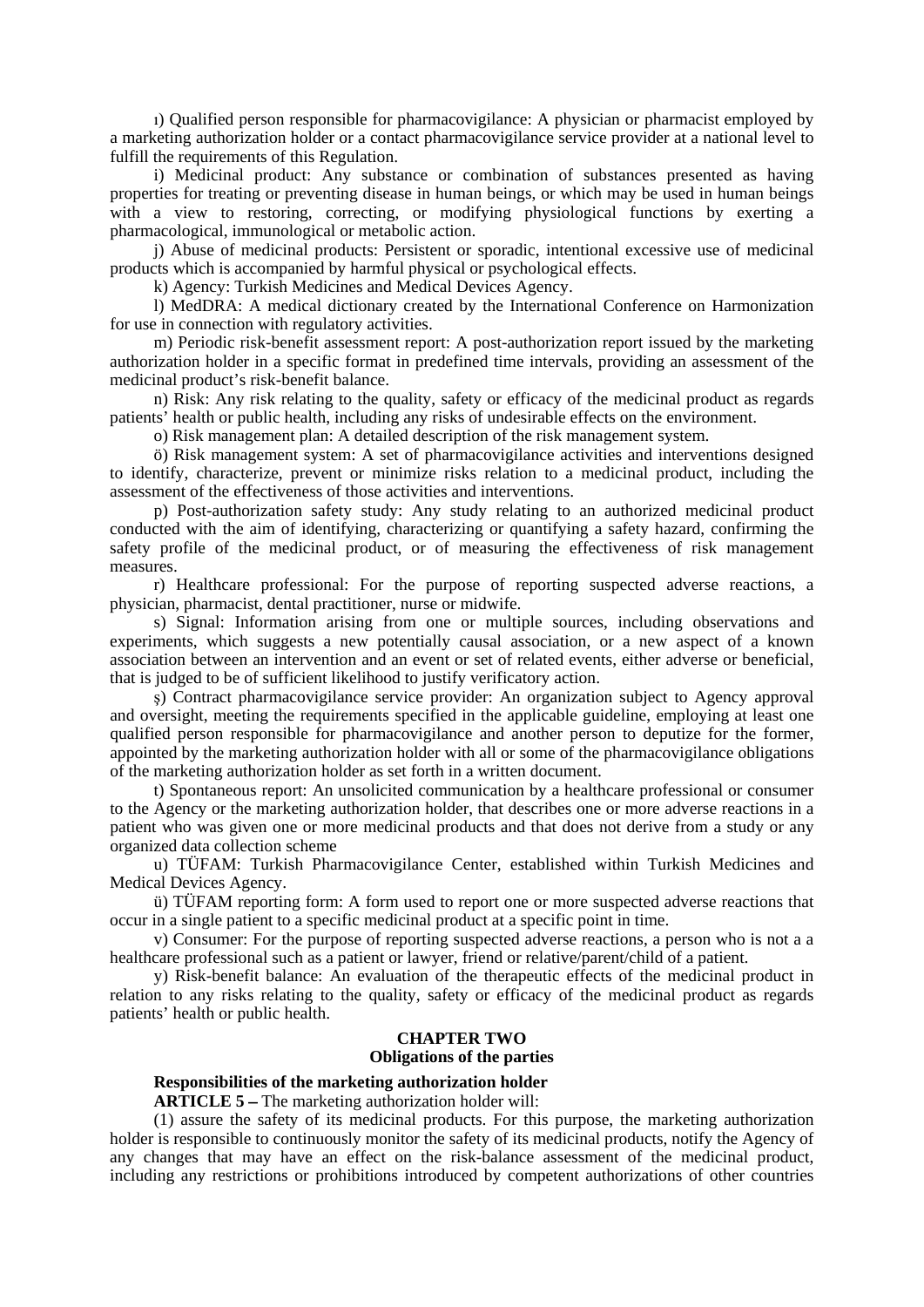where the product is authorized, and maintain product information up-to-date in the light of current scientific data. This responsibility includes any data, whether positive or negative, for any population or indications, independent from whether the medicinal product is authorized for such use.

(2) establish a pharmacovigilance system to undertake pharmacovigilance, and take appropriate measures to minimize or eliminate risks based on the assessment of information obtained through such system.

(3) use MedDRA terminology for the classification of adverse reactions occurring in relation to its medicinal products.

(4) conduct regular audits of its pharmacovigilance system, noting the audit findings in the pharmacovigilance system master file. The marketing authorization holder will cause the preparation and implementation of a corrective action plan, appropriate to the audit findings, and may remove the note only after the corrective action plan has been fully implemented.

(5) implement the following as a part of the pharmacovigilance system:

a) Employing at least one person as the qualified person responsible for pharmacovigilance continuously without interruption, ensuring that the functions of the qualified person are fulfilled in his or her absence by a deputy who has the same qualifications. The qualified person responsible for pharmacovigilance and his or her deputy may not have any marketing or sales roles or responsibilities in conducting their pharmacovigilance duties.

b) If several marketing authorization holders functioning under a partnership framework operate a common pharmacovigilance system, a common qualified person responsible for pharmacovigilance with a deputy may be appointed. However, these persons should not have any other roles other than that of the qualified person responsible for pharmacovigilance.

c) Notifying the Agency of the name, professional background and 24/7 contact details of the persons appointed as the qualified person responsible for pharmacovigilance and his or her deputy within seven days of their appointment.

ç) Notifying the Agency in the event of the replacement of the qualified person responsible for pharmacovigilance or his or her deputy as described under point c) above, after appointing a replacement within three months.

d) Ensuring that the qualified person responsible for pharmacovigilance and his or her deputy attend the basic training program on pharmacovigilance provided by the Agency. Supporting attendance to other pharmacovigilance training also, to ensure their knowledge remains up-to-date.

e) Preparing, maintaining and, upon request, presenting the Agency with a pharmacovigilance system master file.

f) Preparing and updating, where necessary, the risk management system with specified and potential risks of the medicinal product, and as required by post-authorization safety data. Monitoring pharmacovigilance data to detect any new risks, or a change in the existing risks or in the risk-benefit balance of the medicinal product, and informing the Agency about any changes.

g) Monitoring the outcome of actions implemented as part of the risk management plan.

ğ) Ensuring and maintaining a record of training of personnel on pharmacovigilance.

(6) may be exempted from the requirement to employ a qualified person responsible for pharmacovigilance, if outsourcing its pharmacovigilance roles entirely. However, if only some of the pharmacovigilance roles are outsourced to a contract pharmacovigilance service provider, the marketing authorization holder must employ a qualified person responsible for pharmacovigilance continuously on an uninterrupted basis. The responsibility to ensure complete and accurate operability of the pharmacovigilance system, including the pharmacovigilance system master file, always rests with the marketing authorization holder.

(7) appends a standard wording to the summary of product characteristics, instructing healthcare providers to report any suspected adverse reactions to TÜFAM.

(8) appends a standard wording to the package leaflet, asking consumers to report any suspected adverse reactions to a healthcare professional or directly to TÜFAM.

(9) for medicinal products included in the additional monitoring list, appends an inverted black equilateral triangle in the summary of product characteristics, with the following wording thereunder: "This medicine is subject to additional monitoring. The triangle will allow quick identification of new safety information. Healthcare professionals are expected to report any suspected adverse reactions to TÜFAM. See section 4.8 How to report adverse reactions." A similar statement is also included in the package leaflet and promotional materials, with a note inserted in the electronic prescription module that the medicinal product is subject to additional monitoring.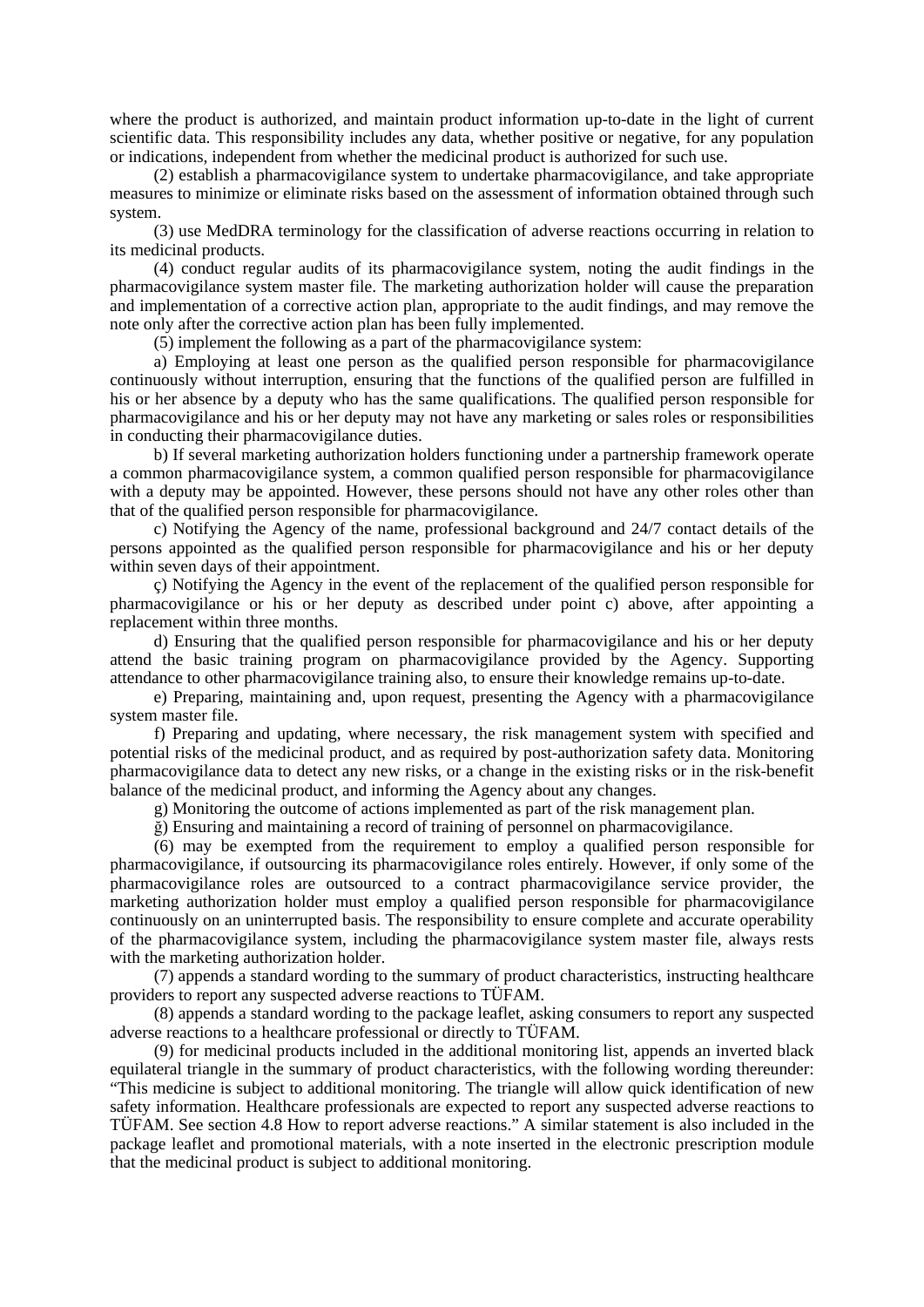(10) immediately notifies the Agency in the event the market supply of the product has been suspended or the marketing authorization has been withdrawn, or is intended to be withdrawn based on safety concerns.

(11) responds fully and without delay to any requests communicated by the Agency according to this Regulation.

(12) assures the accuracy and currency of any pharmacovigilance information or documents submitted to the Agency, and bear any applicable legal implications. Any inaccuracies in the information or documents submitted are subject to penalization according to Turkish Penal Code #5237 dated 26.09.2004.

### **Obligations of healthcare professionals**

**ARTICLE 6** – (1) Spontaneous reporting to TÜFAM of adverse reactions to drugs occurring in patients is a professional responsibility of the healthcare professional observing such reactions, and must be performed according to Article 21 below.

#### **Obligations of healthcare institutions and organizations**

**ARTICLE 7** – (1) The provincial director of healthcare will appoint a deputy provincial director of healthcare as the provincial officer for pharmacovigilance, and reports this person's name and contact details to the Agency. To ensure most accurate reporting of adverse drug reactions to TÜFAM at the earliest possibility, hospitals will establish and operate an internal pharmacovigilance system according to this Regulation.

(2) To ensure flow of information to TÜFAM, hospital administrators will appoint a pharmacovigilance contact point, and report this person's name, professional background and contact details to the Agency and the provincial officer for pharmacovigilance.

#### **Agency**'**s roles**

#### **ARTICLE 8** – The Agency

(1) uses a pharmacovigilance system to gather information on drug-related risks. Collaborates with contract pharmacovigilance service providers where necessary to reduce the risks from drug use.

(2) conducts activities, encouraging consumers and healthcare professionals to report any suspected adverse reactions that they encounter to TÜFAM, and may delegate this function to organizations representing patients' or healthcare professionals' interests.

(3) records suspected adverse reactions occurring in Turkey, reported by healthcare professionals or consumers, and forwards them to the World Health Organization's Center for Drug Monitoring.

(4) relays any reported cases of suspected adverse reactions to the marketing authorization holder within 15 days after the reporting date.

(5) may require healthcare professionals to bear specific obligations to ensure safe use of the medicinal product.

(6) notifies the marketing authorization holder and relevant international organizations regarding any actions taken as a result of investigations.

(7) organizes basic training programs on pharmacovigilance.

(8) creates and updates, where necessary, a list of medicinal products subject to additional monitoring, taking into consideration international practices. Removes the medicinal product from the list five years after it has been authorized in Turkey, or may prolong this timeframe. The Agency may also list medicinal products whose use requires the implementation of a risk management system.

(9) may require the marketing authorization holder or applicant to submit a risk management system should any factors emerge that can affect the risk-benefit balance of a medicinal product, whether authorized or pending authorization.

(10) assesses the updates to the risk management plan, and monitors the outcome of risk minimization actions.

(11) may require the marketing authorization holder to submit data which shows that the product's risk-benefit balance remains favorable, to enable continuous evaluation of the risk-benefit balance.

(12) may require the marketing authorization holder to submit the pharmacovigilance system master file, in which case a copy of this file must be delivered to the Agency within seven days.

### **CHAPTER THREE**

## **Pharmacovigilance System Master File,**

**Pharmacovigilance Documents Required for Marketing Authorization**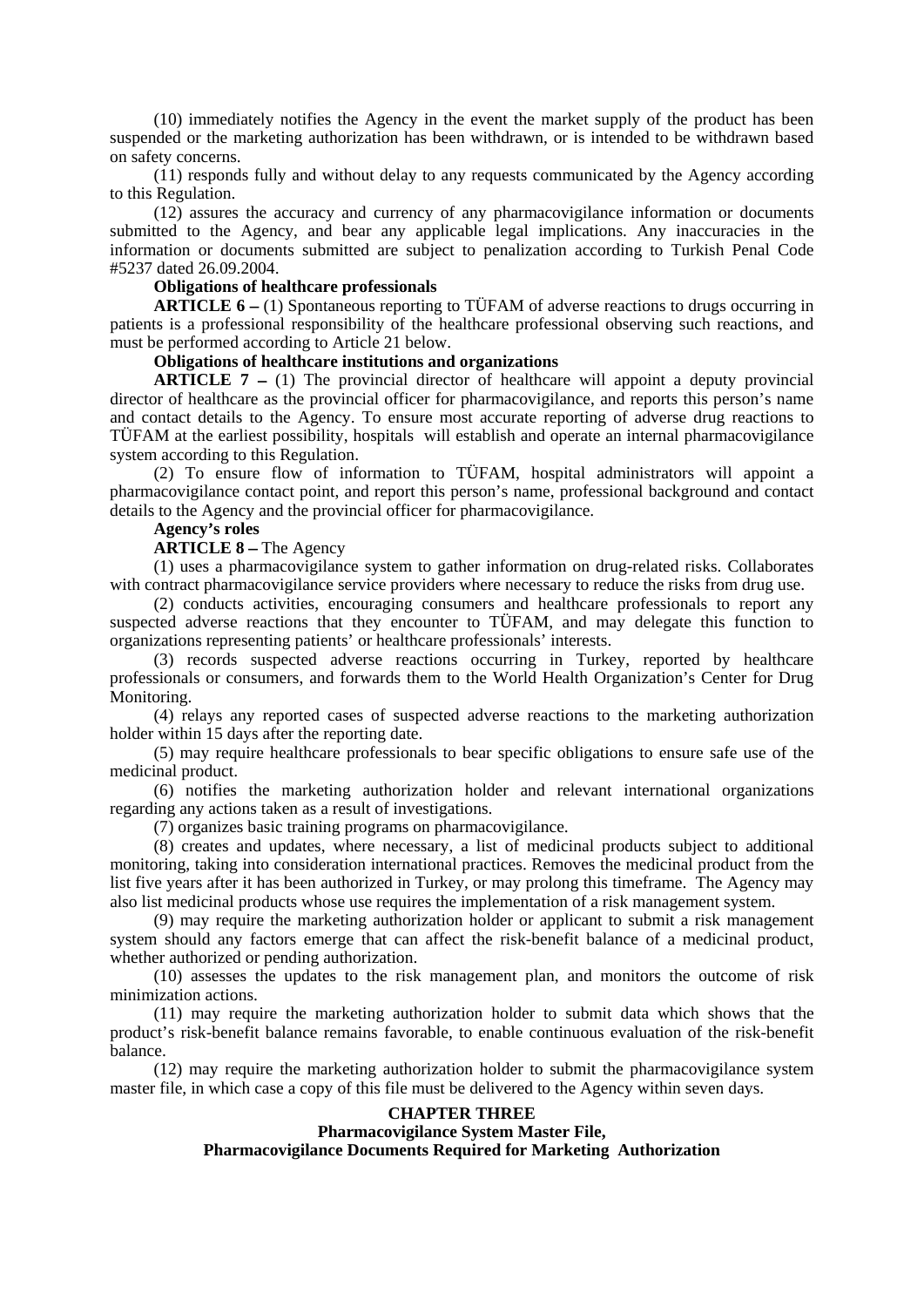#### **Pharmacovigilance documents required for marketing authorization application**

**ARTICLE**  $\overline{9}$  – (1) The marketing authorization holder must submit an overview of the pharmacovigilance system while applying for marketing authorization. The overview of the pharmacovigilance system must comprise the following information:

a) A document showing that the marketing authorization holder has appointed the qualified person responsible for pharmacovigilance.

b) Contact details of the qualified person responsible for pharmacovigilance.

c) A signed statement issued by the marketing authorization holder, that the qualified person responsible for pharmacovigilance has the necessary qualifications for fulfilling the pharmacovigilance roles and responsibilities.

ç) A statement that the medicinal product has a pharmacovigilance system master file.

(2) In any of the cases listed in the seventh paragraph of Article 22 below, a risk management must be submitted with the application.

### **Structure of the pharmacovigilance system master file**

**ARTICLE 10** – (1) The information in the pharmacovigilance system master file will completely and accurately reflects the pharmacovigilance system in place.

(2) The marketing authorization holder may, where appropriate, use separate pharmacovigilance systems for different categories of medicinal products. Each such system will be described in a separate pharmacovigilance system master file.

## **Content of pharmacovigilance system master file**

**ARTICLE** 11  $-$  (1) The pharmacovigilance system master file will contain at least the items listed in this article. The following information relating to the qualified person responsible for pharmacovigilance:

a) a description of the responsibilities demonstrating that the qualified person responsible for pharmacovigilance has sufficient authority over the pharmacovigilance system in order to promote, maintain and improve compliance with pharmacovigilance tasks and responsibilities.

b) professional background of the qualified person responsible for pharmacovigilance.

c) contact details of the qualified person responsible for pharmacovigilance.

ç) details of back-up arrangements to apply in the absence of the qualified person responsible for pharmacovigilance.

(2) a description of the organizational structure of the marketing authorization holder, including the list of the sites where specific pharmacovigilance activities are undertaken, such as individual case safety report collection, evaluation, safety database case entry, periodic risk-benefit assessment report production, signal detection and analysis, risk management plan management, pre- and postauthorization study management, and management of safety variations to the terms of a marketing authorization.

(3) a description of the location of, functionality of and operational responsibility for computerized systems and databases used to receive, collate, record and report safety information and an assessment of their fitness for purpose.

(4) a description of data handling and recording and of the process used for each of the following pharmacovigilance activities:

a) the continuous monitoring of the risk-benefit balance of the medicinal products, the result of that monitoring and the decision-making process for taking appropriate measures.

b) monitoring of the risk management systems and of the outcome of risk minimization measures.

c) collection, assessment and reporting of individual case safety reports.

ç) drafting and submission of periodic risk-benefit assessment reports.

d) procedures for communicating safety concerns and safety variations to the summary of product characteristics and package leaflet to healthcare professionals and the general public.

(5) a description of the quality system for the performance of pharmacovigilance activities, including all of the following elements:

a) a description of the management of human resources referred to in Article 26, including a description of the organizational structure established for the performance of pharmacovigilance activities with a reference to the location of qualification records of the personnel, a summary description of the training system, including a reference to the location of training files, and instructions on critical processes.

b) a description of the record management system referred to in Article 28, including the location of the documents used for pharmacovigilance activities.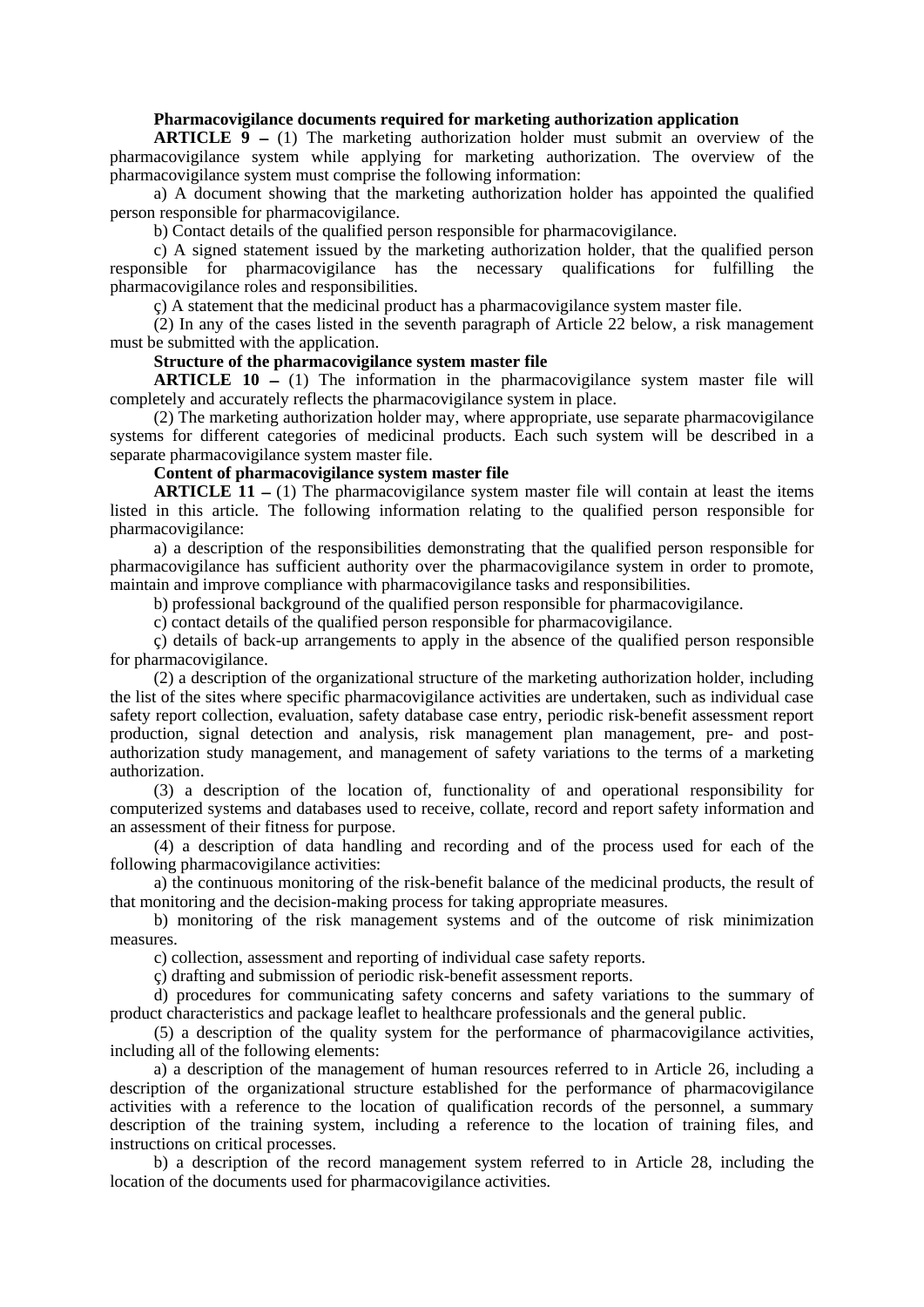c) a description of the system for monitoring the performance of the pharmacovigilance system and for compliance with Article 27 requirements.

(6) where applicable, a description of the activities or services conducted by the marketing authorization holder through a contract pharmacovigilance service provider.

**Content of the annex to the pharmacovigilance system master file** 

**ARTICLE 12** – (1) The pharmacovigilance system master file will have an annex containing the following documents:

a) a list of medicinal products covered by the pharmacovigilance system master file, including the name of the medicinal product, the international non-proprietary name (INN) of the active substance(s), and the countries in which the authorization is valid.

b) a list of written policies and procedures established for the purpose of complying with the first paragraph of Article 27.

c) a list of the contracts with contract pharmacovigilance service providers, including the names of relevant medicinal products and documents.

ç) a list of all scheduled and completed audits.

d) where applicable, a list of other pharmacovigilance system master files held by the same marketing authorization holder.

e) an electronic logbook.

## **Ensuring the master file is kept up-to-date**

**ARTICLE 13** – (1) The marketing authorization holder will keep the pharmacovigilance system master file up to date and, where necessary, revise it to take account of experience gained, of technical and scientific progress and of regulatory amendments.

(2) The marketing authorization will indicate the last update date on the pharmacovigilance system master file and its annex, giving each update number.

(3) Any deviations from the pharmacovigilance procedures, their impact and their management will be documented in the pharmacovigilance system master file until resolved.

## **Form of the documents contained in the pharmacovigilance master file**

**ARTICLE 14** – (1) Pharmacovigilance system master file documents will be complete and legible. Where appropriate, information may be provided in the form of charts or flow diagrams. All documents will be indexed and archived so as to ensure their accurate and ready retrieval.

(2) The particulars and documents of the pharmacovigilance system master file may be presented in modules in accordance with the system described in the applicable guidance.

(3) The pharmacovigilance system master file may be stored in electronic form provided that the media used for storage remain readable over time and a clearly arranged printed copy can be made available for audits and inspections.

(4) The marketing authorization holder will record in the electronic logbook any alteration of the content of the pharmacovigilance system master file made within the last five years, with the exception of the information referred to in Article 12 and in points (b), (c) and (ç) of Article 11. The marketing authorization holder will indicate in the electronic logbook the date, the person responsible for the alteration, and, where appropriate, the reason for the alteration.

# **Availability and location of the pharmacovigilance system master file**

**ARTICLE 15** – (1) The pharmacovigilance system master file will be located at the site where pharmacovigilance activities are performed.

(2) The marketing authorization holder will ensure that the qualified person for pharmacovigilance has permanent access to the pharmacovigilance system master file.

(3) The pharmacovigilance system master file will be permanently and immediately available for inspection at the site where it is kept.

(4) The pharmacovigilance system master file must be directly accessible also when it is kept in electronic form in accordance with the third paragraph of Article 14.

(5) The Agency may require the marketing authorization holder to submit a copy of the logbook at regular intervals.

#### **CHAPTER FOUR**

# **Suspected Adverse Reaction Reports**

## **Content of the suspected adverse reaction reports**

**ARTICLE 16 – (1)** A TÜFAM reporting form will be used for submitting suspected adverse reaction reports to TÜFAM.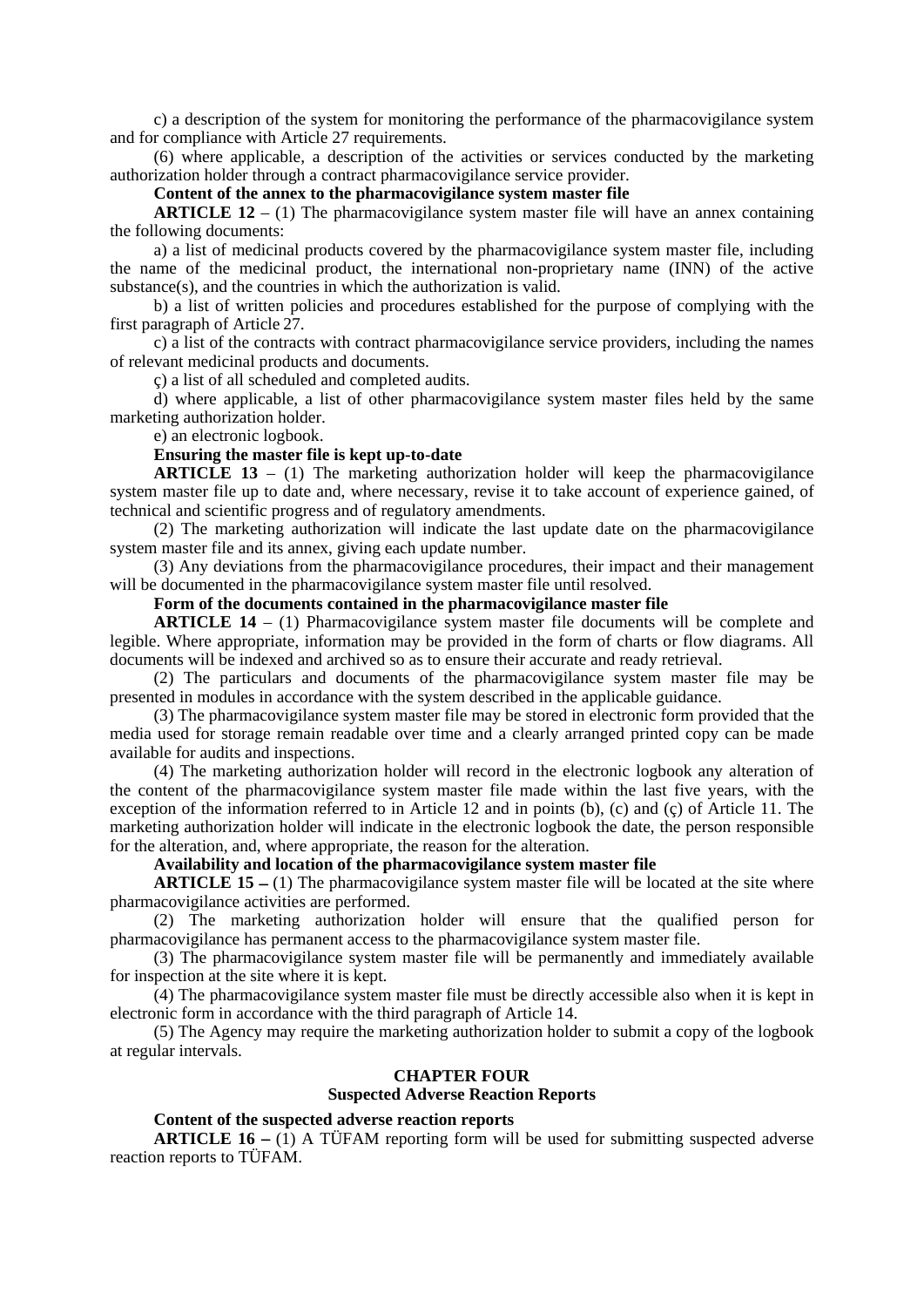(2) Marketing authorization holders will ensure that adverse reaction reports are as complete as possible and will communicate the updates of those reports to TİFAM in an accurate and reliable manner. A report will include at least an identifiable reporter, an identifiable patient, a suspected adverse reaction and a suspected medicinal product.

(3) Marketing authorization holders will record the details necessary for obtaining follow-up information on adverse reaction reports. The follow-up of reports will be adequately documented.

(4) When reporting suspected adverse reactions, marketing authorization holders will provide all available information on each individual case, including the following:

a) report type, date, and a case reference number; the date on which the report was first received from the source and the date of receipt of the most recent information, and other additional documents, if applicable;

b) reporter's address and professional qualifications, including professional particulars;

c) information identifying the patient, and parent in the case of a parent-child report, including age at the time of the onset of the first reaction, age group, weight, height, or gender, last maternal menstrual date and/or gestation period at time of exposure, and gestational age if the reaction was observed in the fetus;

ç) relevant medical history and concurrent conditions;

d) the name of the medicinal product(s) suspected to be related to the occurrence of the adverse reaction, including interacting medicinal products or, where the name is not known, the active substance and any other characteristics that help identify the medicinal product, including the name of the marketing authorization holder, marketing authorization number, pharmaceutical form and routes of administration, indications for use, dose administered, start date and end date of administration, actions taken with the medicinal product after the adverse reaction occurred, effect of the dechallenge and rechallenge;

e) In the event of suspected quality problems with a product, the batch number, expiration date, and a description of the quality concern;

f) for plasma-derived biological products and vaccines, the batch numbers;

g) concomitant medicinal products, which are not suspected to be related to the occurrence of the adverse reaction and relevant past medical therapies administered to the patient or the parent;

ğ) start date and end date of the suspected adverse reactions or duration, seriousness, outcome of the suspected adverse reactions at the time of last observation, time intervals between suspect medicinal product administration and start of adverse reaction, the original reporter's words or short phrases used to describe the reaction(s);

h) results of tests and procedures relevant to the adverse reaction;

ı) date and cause of death, including autopsy-determined causes, in the event of death of the patient;

i) for serious adverse reactions, a case narrative, providing all relevant information in a logical time sequence, in the chronology of the patient's experience including clinical course, therapeutic measures, outcome and follow-up information obtained;

j) reasons for nullifying or amending an adverse reaction report.

## **Literature reports**

**ARTICLE 17** – (1) The marketing authorization holder will submit to TÜFAM a copy of any national or international article involving an adverse reaction that occurred in Turkey, or an abstract of the article in Turkish, if published in a language other than Turkish. Upon TÜFAM's request, a full translation of the article will be submitted.

#### **CHAPTER FIVE**

#### **Periodic Risk-Benefit Assessment Reports**

#### **Content of periodic risk-benefit assessment reports**

**ARTICLE 18** – (1) The periodic risk-benefit assessment report will be based on all available data related to the medicinal product's risks and benefits, including information on off-label use and data from clinical studies, and will focus on new information which has emerged since the data-lock point of the last periodic risk-benefit assessment report to provide a scientific assessment of the medicinal product's risk-benefit balance.

(2) The periodic risk-benefit assessment report will provide an accurate estimate of the population exposed to the medicinal product, including all data relating to the volume of sales and volume of prescriptions. The exposure estimate will be accompanied by a qualitative and quantitative analysis of actual use, which will indicate, where appropriate, how actual use differs from the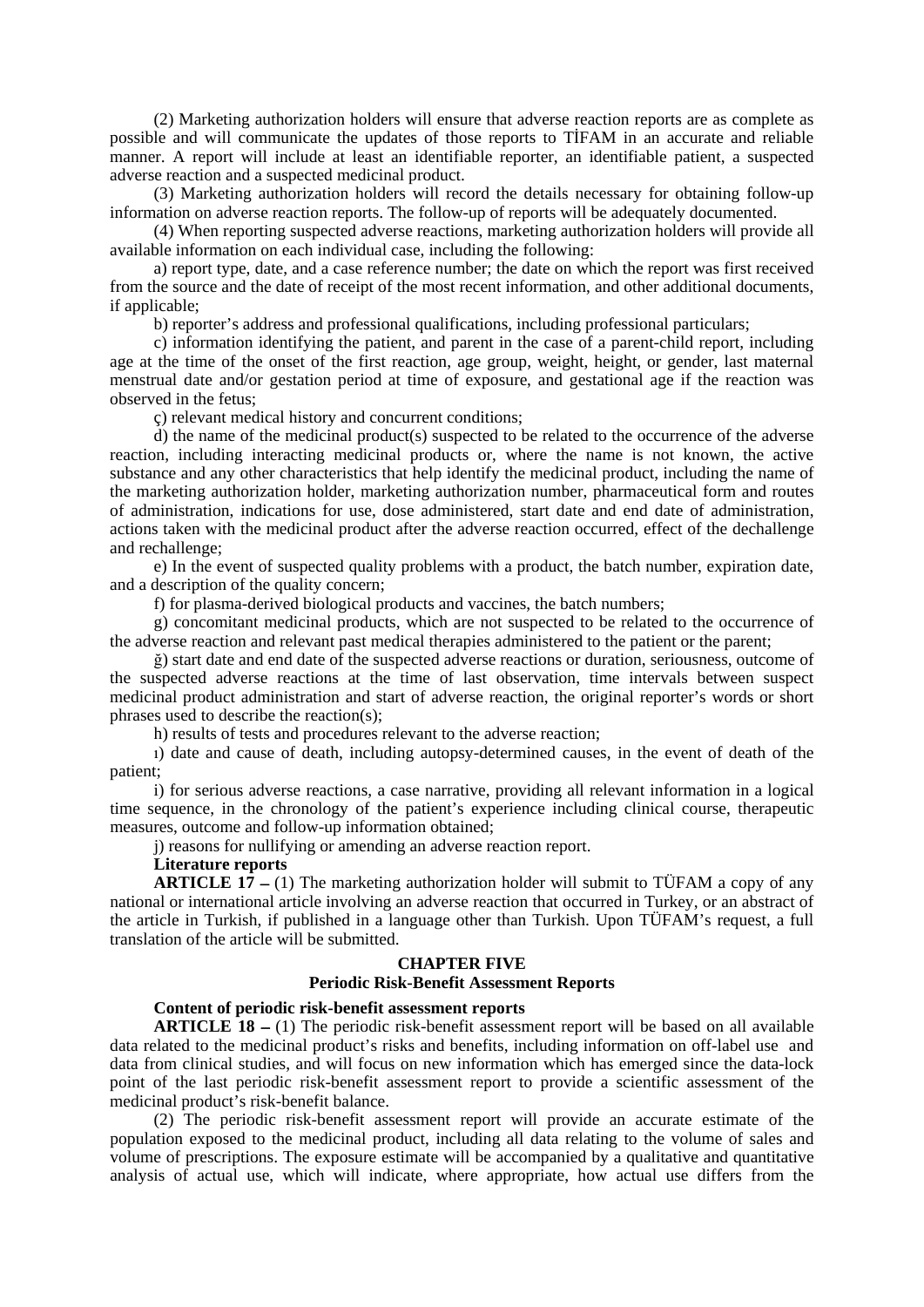indicated use based on all data available to the marketing authorization holder, including the results of observational or drug utilization studies.

(3) The periodic risk-benefit assessment report will contain the results of assessments of the effectiveness of risk minimization activities relevant to the risk–benefit assessment.

(4) Marketing authorization holders will not be required to include systematically detailed listings of individual cases, including case narratives, in the periodic risk-benefit assessment report. However, they will provide case narratives in the relevant risk evaluation section where relevant to the scientific analysis of a signal or safety concern.

(5) Based on the evaluation of the cumulative safety data and risk-benefit analysis, the marketing authorization holder will draw conclusions in the periodic risk-benefit assessment report as to the need for changes and/or actions, including implications for the approved summary of product characteristics for the medicinal product for which the periodic risk-benefit assessment report is submitted.

(6) Unless otherwise specified by the Agency, a single periodic risk-benefit assessment report will be prepared for all medicinal products containing the same active substance and authorized for one marketing authorization holder. The periodic risk-benefit assessment report will cover all indications, routes of administration, dosage forms and dosing regimens, irrespective of whether authorized under different names and through separate procedures. Where relevant, data relating to a particular indication, dosage form, route of administration or dosing regimen will be presented in a separate section of the periodic risk-benefit assessment report and any safety concerns will be addressed accordingly.

(7) If the substance that is the subject of the periodic risk-benefit assessment report is also authorized as a component of a fixed-dose combination medicinal product, either a separate periodic risk-benefit assessment report will be submitted for the combination of active substances authorized for the same marketing authorization holder, with cross-references to the single-substance periodic risk-benefit assessment reports, or the combination data will be submitted within one of the singlesubstance periodic risk-benefit assessment reports.

(8) The periodic risk-benefit assessment report will be issued in the format provided in Appendix 1.

## **CHAPTER SIX**

## **Risk Management Plans**

## **Format and content of risk management plans**

**ARTICLE 19** – (1) The risk management plan established by the marketing authorization holder will contain the following elements:

a) a characterization of the safety profile of the medicinal products concerned;

b) an indication of how to characterize further the safety profile of the medicinal products concerned;

c) a documentation of measures to prevent or minimize the risks associated with the medicinal product, including an assessment of the effectiveness of those measures;

(2) Products containing the same active substance and belonging to the same marketing authorization holder may be subject, where appropriate, to the same risk management plan.

(3) Where a risk management plan refers to post-authorization studies, it will indicate whether those studies are initiated, managed or financed by the marketing authorization holder voluntarily or pursuant to obligations imposed by the competent authorities. All post-authorization obligations will be listed in the summary of the risk management plan together with a timeframe.

(4) The risk management plan will be issued in the format provided in Appendix 2.

#### **Updates of the risk management plan**

**ARTICLE 20** – (1) Where the marketing authorization holder updates a risk management plan, it will submit the updated risk management plan to the Agency, assigning it a different version number and date.

#### **CHAPTER SEVEN**

#### **Reports Submitted to the Agency and Assessment of Reports**

## **Reports by healthcare professionals**

**ARTICLE 21** – (1) Healthcare professionals will report any adverse reactions which result from, or may be associated with the use of a medicinal product to TÜFAM within fifteen days, directly or through the pharmacovigilance contact point established at their healthcare institution.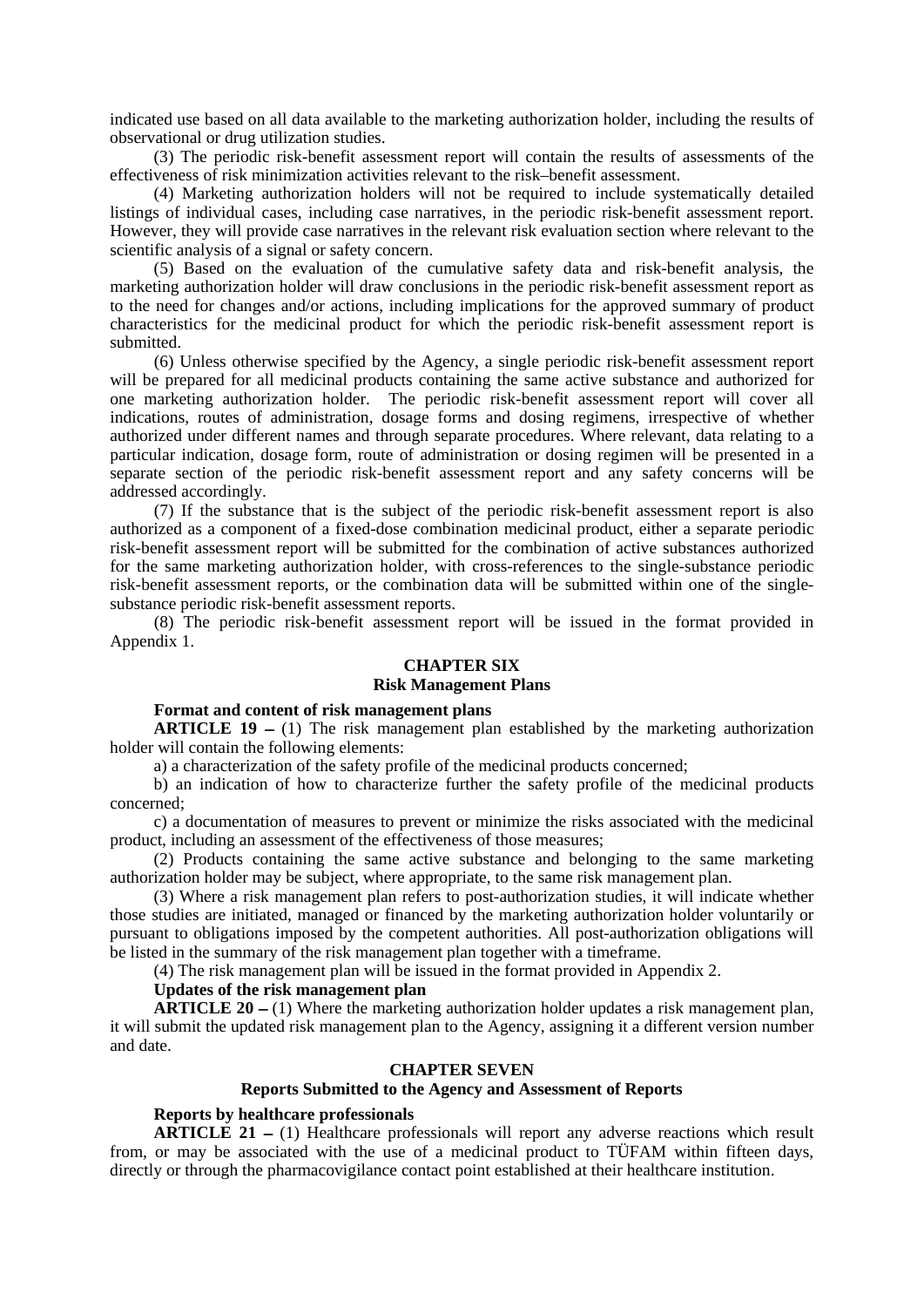#### **Reports by marketing authorization holders**

**ARTICLE 22** – The marketing authorization holder (1) maintains and archives a detailed record of all suspected adverse reactions related to the medicinal product, occurring during postauthorization safety studies or spontaneously reported by patients or healthcare professionals in Turkey or other countries where the product is marketed;

(2) reports all suspected serious adverse reactions occurring in Turkey to TÜFAM within fifteen days after becoming aware of such information. It also gathers follow-up information on these reports, and forwards it to TÜFAM within fifteen days;

(3) if reports received from other countries where the product is marketed alters the medicinal product's known risk-benefit balance, informs TÜFAM immediately after receiving such information;

(4) monitors all scientific and medical literature, including those involving data on Turkey, as an important information source for suspected adverse reaction case reports, and reports any serious adverse reactions occurring in Turkey to TÜFAM within fifteen days;

(5) develops methodologies to obtain true and verifiable data for the scientific assessment of suspected adverse reaction reports;

(6) if it is suspected that an infectious agent is transmitted via a medicinal product, notifies the Agency immediately after becoming aware of such information;

(7) submits a risk management plan

a) during marketing authorization application for medicinal products containing a new active substance, biotechnological medicinal products, biosimilar medicinal products and generic medicinal products where additional risk minimization activities were required for the original medicinal product;

b) where a new manufacturing process is used for an authorized biotechnology-derived or biosimilar medicinal product;

c) when required by the Agency before or after authorization;

ç) upon the initiative of the applicant/marketing authorization holder in the event of a safety concern identified at any stage of a medicinal product's lifecycle.

(8) prepares the periodic risk-benefit assessment reports every six months during the first two years of authorization in Turkey, every year during the next two years and every three years after the extension of marketing authorization validity period and submits to the Agency immediately upon request by the Agency;

(9) submits periodic risk-benefit assessment reports to the Agency 18 months after the product is placed on the market or when the number of patients exposed to the product reaches 10,000, and when the validity period of the marketing authorization is extended;

(10) When the marketing authorization holder is changed for a medicinal product previously authorized by the Agency, the submission periods of pharmacovigilance data are maintained based on the first marketing authorization date.

(11) continues to regularly monitor the safety of medicinal products by preparing periodic riskbenefit assessment reports and makes an application to the Agency for a variation to the terms of the marketing authorization in the event of new safety information that impacts on the product's riskbenefit balance or summary of product characteristics/package leaflet.

(12) gives advance or simultaneous notice to the Agency when publicizing information on pharmacovigilance concerns regarding the use of its medicinal products. The marketing authorization holder assures that this information is accurate and not misleading.

#### **Assessment by the Agency**

**ARTICLE 23** – (1) The Agency may require the marketing authorization holder to fulfill the following obligations. In that case, the provisions of the Clinical Trials Regulation, published in Official Gazette #28617 dated 13.04.2013, apply.

a) Conducting a post-authorization safety study, if concerns arise as to the risks of an authorized medicinal product, or a joint study by marketing authorization holders, if similar concerns exist for several medicinal products.

b) Conducting a post-authorization efficacy study, if the understanding or clinical methodology of the disease indicate significant reconsideration of the previous efficacy assessments.

(2) The Agency performs a scientific assessment of all the data using the pharmacovigilance system, and considers risk minimization and prevention options.

(3) The Agency considers the following regarding authorized medicinal products:

a) monitoring the results of risk minimization measures implemented under the risk management plan;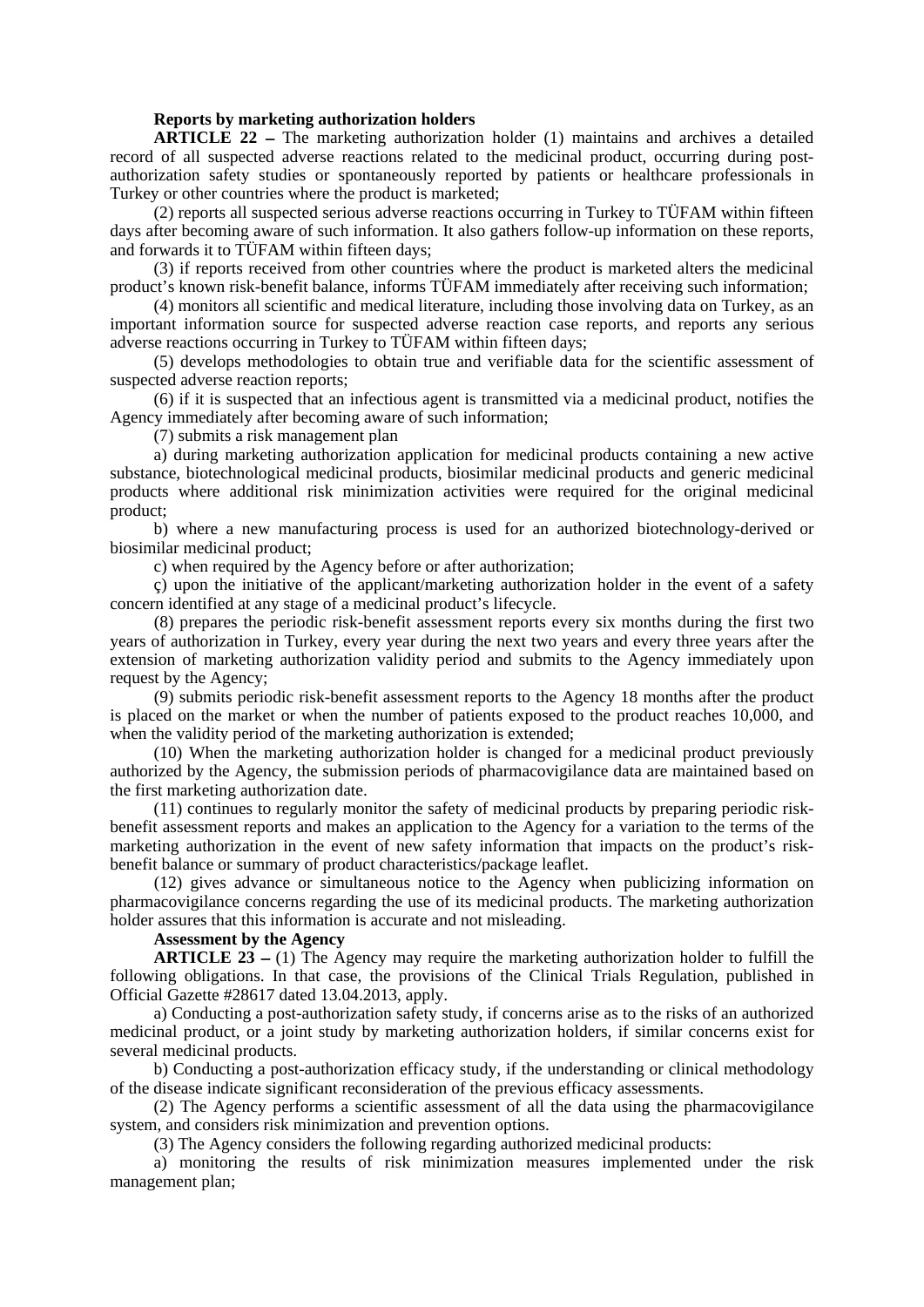b) assessing the updates to the risk management system;

c) performing relevant assessments, including preparing a periodic risk-benefit assessment report, to determine whether new risks exists or existing risks have changed or risks impact on the risk-benefit balance.

(4) The Agency and the marketing authorization holder notify the other in the event new risks emerge or changes occur in the risk-benefit balance.

# **Post-assessment actions**

**ARTICLE 24** – (1) After the assessment, the Agency initiates the following actions, as appropriate to the pharmacovigilance situation, and notifies the marketing authorization holder:

a) Conducting a post-authorization study.

b) Implementing risk minimization measures.

c) Suspending, revoking or rejecting the request for extending validity period of the marketing authorization.

ç) Prohibiting procurement of the medicinal product.

d) Changing product information, e.g. addition of a new contraindication, reduction of the recommended dose, introduction of indication restrictions.

# **CHAPTER EIGHT Requirements for the Quality Systems for the Performance of Pharmacovigilance Activities**

## **General principles for the quality system**

**ARTICLE 25** – (1) The marketing authorization holder will use a quality system that is adequate and effective for the performance of its pharmacovigilance activities.

(2) The quality system will cover organization structure, responsibilities, procedures, processes and resources, appropriate resource management, compliance management and record management.

(3) The quality system will be based on all of the following activities:

a) quality planning, involving establishment of structures and planning of integrated and consistent processes;

b) quality adherence, involving the carrying out of tasks and responsibilities in accordance with quality requirements;

c) quality control and assurance, involving the monitoring and evaluation of how effectively the structures and processes have been established and how effectively the processes are being carried out;

ç) quality improvements, involving the correction and improvement of the structure and processes, where necessary.

(4) All elements, requirements and provisions adopted for the quality system will be documented in a systematic and orderly manner in the form of written policies and procedures, such as quality plans, quality manuals and quality records.

#### **Management of human resources**

**ARTICLE 26** – (1) The marketing authorization holder will assemble a competent and appropriately qualified and trained personnel for the performance of pharmacovigilance activities, ensuring that the qualified person responsible for pharmacovigilance has adequate theoretical and practical knowledge for the performance of pharmacovigilance activities.

(2) The duties of the managerial and supervisory staff, including the qualified person responsible for pharmacovigilance, will be defined in job descriptions. Their hierarchical relationships will be defined in an organizational chart. The marketing authorization holder will ensure that the qualified person responsible for pharmacovigilance has sufficient authority to influence the performance of the quality system and the pharmacovigilance activities.

(3) All personnel involved in the performance of pharmacovigilance activities will receive initial and continued training in relation to their role and responsibilities. The marketing authorization holder will keep training plans and records for documenting, maintaining and developing the competences of personnel and make them available for audit or inspection.

(4) The marketing authorization holder will provide appropriate instructions on the processes to be used in case of urgency, including business continuity.

## **Compliance management**

**ARTICLE** 27 – (1) The marketing authorization holder will implement specific quality system procedures to ensure all of the following:

a) the continuous monitoring of pharmacovigilance data, the examination of options for risk minimization and prevention and taking of appropriate measures;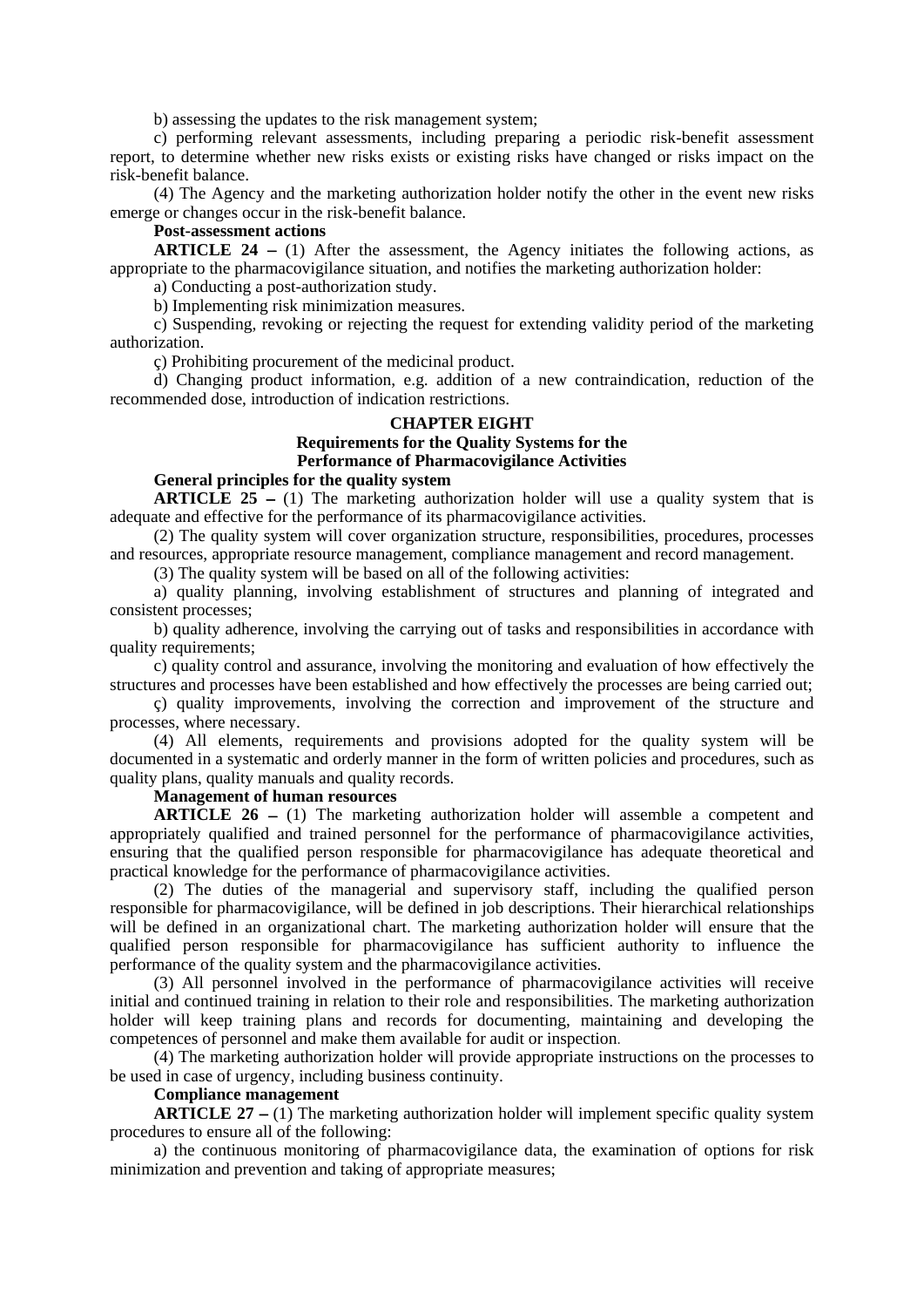b) subjecting of all information on the risks of medicinal products to scientific evaluation;

c) submission of accurate and verifiable data on serious adverse reactions to TÜFAM within the timeframes specified in the second, third and fourth paragraphs of Article 22;

ç) the quality, integrity and completeness of the information submitted on the risks of medicinal products, including processes to avoid duplicate submissions and to validate signals;

d) effective communication with the Agency, including communication on new risks or changed risks, the pharmacovigilance system master file, risk management systems, risk minimization measures, periodic risk-benefit assessment reports, corrective and preventive actions, and postauthorization studies;

e) the update of product information based on continuous monitoring of scientific data and postings on the Agency's official website;

f) appropriate communication of relevant safety information to healthcare professionals and patients.

(2) Where a marketing authorization holder has delegated a contract pharmacovigilance service provider with some of its pharmacovigilance tasks, it will retain responsibility for ensuring that an effective quality system is applied in relation to those tasks.

## **Record management and data retention**

**ARTICLE 28** – (1) Marketing authorization holders will maintain a record of all pharmacovigilance activities and ensure that the records are handled and stored so as to allow for accurate reporting, interpretation and verification of that information.

(2) Marketing authorization holders will put in place a record management system for all documents used for pharmacovigilance activities that ensures the retrievability of those documents as well as the traceability of the measures taken to investigate safety concerns, of the timelines for those investigations and of decisions on safety concerns, including their date and the decision-making process.

(3) Marketing authorization holders will establish mechanisms enabling the traceability and follow-up of adverse reaction reports.

(4) Marketing authorization holders will arrange for the elements referred to in Article 11 to be kept for at least five years after the system as described in the pharmacovigilance system master file has been formally terminated. Pharmacovigilance data and documents relating to individual medicinal products will be retained as long as the product is authorized and for at least 10 years after the marketing authorization has ceased to exist.

# **Audit**

**ARTICLE 29** – (1) Risk-based audits of the quality system will be performed at regular intervals to ensure that the quality system complies with the quality system requirements set out in Articles 25, 26, 27 and 28 and to determine its effectiveness. Those audits will be conducted by individuals who have no direct involvement in or responsibility for the matters or processes being audited.

(2) Corrective actions, including a follow-up audit of deficiencies, will be taken where necessary. The audit report will be sent to the management responsible for the matters audited. The dates and results of audits and follow-up audits will be documented.

# **CHAPTER NINE**

# **Miscellaneous and Final Provisions**

### **Off-label use and occupational exposure**

**ARTICLE 30** – (1) Adverse reactions to medicinal products authorized by the Agency for offlabel use or named patient use, and adverse drug reactions associated with occupational exposure will be reported according to this Regulation. The Agency may require the implementation of risk management, where necessary.

## **Confidentiality**

**ARTICLE 31** – (1) The Agency will protect the confidentiality of the identity and address of the patient and the reporting physician in any reports submitted to the Agency. Such information may not be disclosed to anyone except TÜFAM personnel for any reason whatsoever. Marketing authorization holders, healthcare institutions and organizations and healthcare professionals must also adhere to the same confidentiality requirement.

### **Inspection**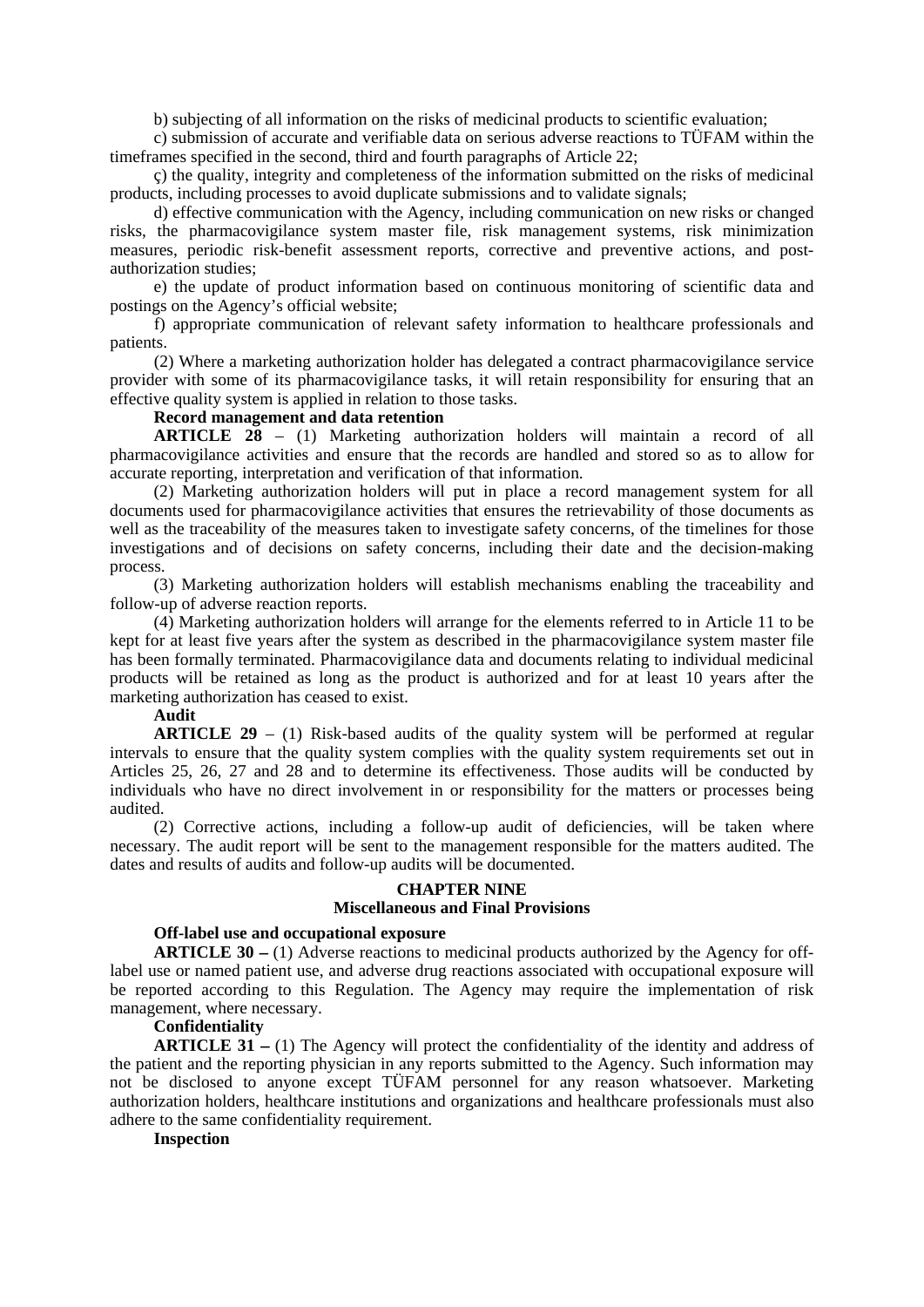**ARTICLE 32** – (1) Marketing authorization holders, healthcare institutions and organizations, contract pharmacovigilance service providers and other relevant entities will be subject to inspection by the Agency for their activities falling within the scope of this Regulation.

(2) The Agency may conduct a pre-authorization inspection to ensure that the marketing authorization is properly and successfully implementing a pharmacovigilance system.

(3) The organizations and institutions referenced in this Article will have appropriate measures in place to ensure proper conduct of inspections, and the availability of any information or documents related to the subject matter of inspection, during the inspection.

(4) Inspections will be conducted according to applicable guidelines.

## **Regulatory penalties**

**ARTICLE**  $\overline{33}$  – (1) In the event that any violation of this Regulation is detected during inspections or investigations by the Agency, the marketing authorization holder will be allowed fifteen days to three months, depending on the nature of violation. If the violation is not rectified within deadline, the marketing authorization will be suspended until the situation is resolved, and so posted on the Agency's website along with the rationale for suspension.

(2) Deficiencies detected at healthcare institutions or organizations during inspections will be rectified as instructed by the Agency.

## **Guideline**

**ARTICLE 34** – (1) The Agency will issue specific guidelines to provide guidance and clarity for the implementation of this Regulation.

#### **Repealed regulation**

**ARTICLE 35** – (1) The Regulation on Safety Monitoring and Assessment of Human Medicinal Products, published in Official Gazette #25763 dated 22.03.2005, is hereby repealed.

**Transitional period for authorized medicinal products to be listed for additional monitoring** 

**TRANSITIONAL ARTICLE 1** – (1) For authorized medicinal products which will be listed for additional monitoring according to Article 8 of this Regulation, compliance with the ninth paragraph of Article 5 must be ensured within six months after the posting of the list by the Agency.

## **Effectiveness**

**ARTICLE 36** – (1) Of this Regulation:

a) point (e) of the fifth paragraph of Article 5 will enter into force one year after the publication date hereof;

b) the eighth paragraph of Article 8 will enter into force three months after the publication date hereof;

c) all the other articles will enter into force on the publication date hereof.

#### **Enforcement**

**ARTICLE 37** – (1) This Regulation will be enforced by the President of Turkish Medicines and Medical Devices Agency.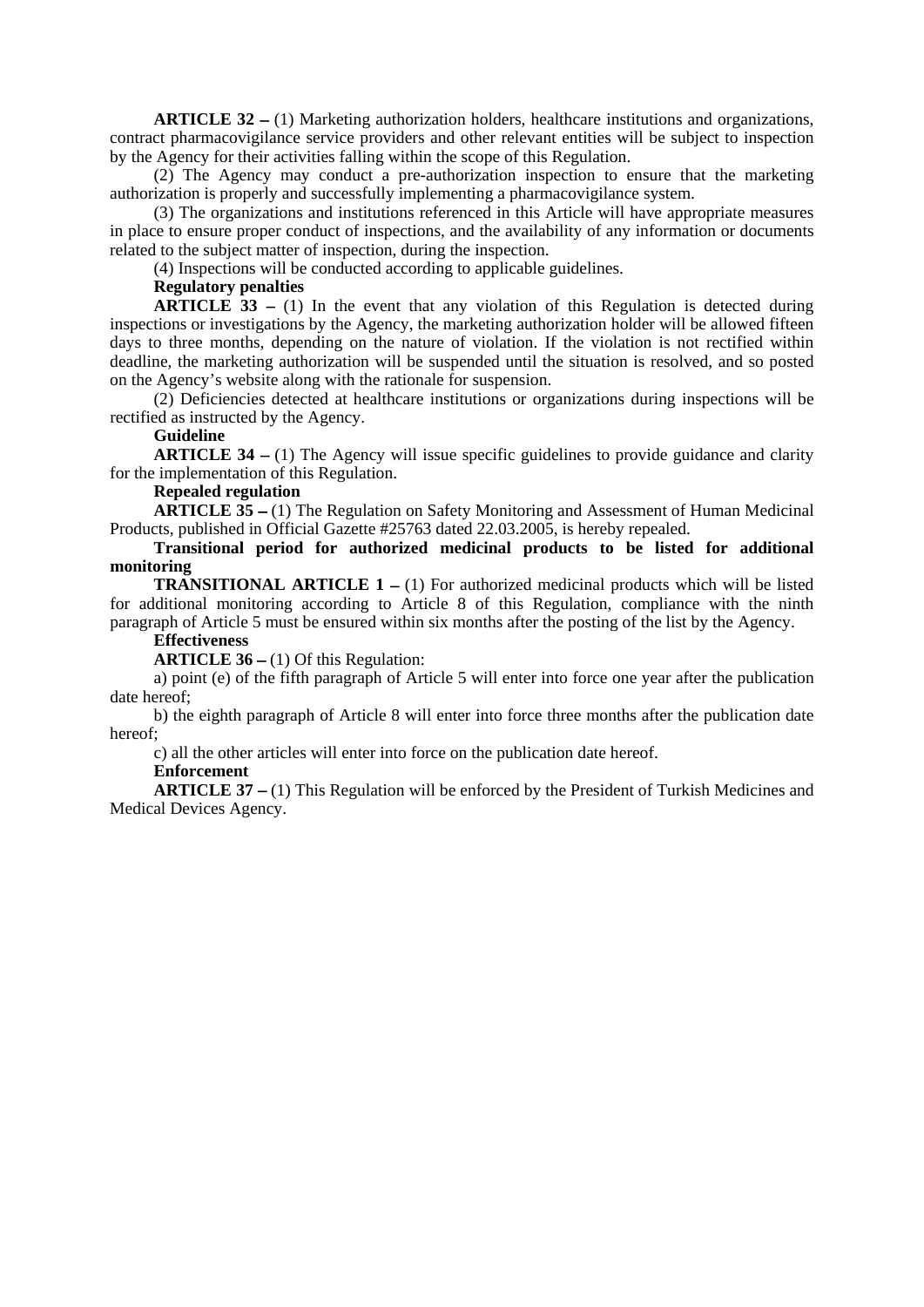## **Appendix 1**

## **Periodic Risk-Benefit Assessment Report**

The periodic risk-benefit assessment report will consist of the following modules:

Part I: Title page including signature

Part II: Executive summary<br>Part III: Table of contents.

Table of contents. 1. Introduction.

2. Worldwide marketing authorization status.

3. Actions taken in the reporting period for safety reasons.

4. Changes to reference safety information.

5. Estimated exposure and use patterns.

5.1 Cumulative exposure in clinical trials.

5.2 Post-marketing cumulative and reporting period patient exposure.

6. Data in summary tabulations.

6.1 Reference information.

6.2 Cumulative summary tabulations of serious adverse events from clinical trials.

6.3 Cumulative and reporting period summary tabulations from post-marketing data sources.

7. Summaries of significant findings from clinical trials during the reporting period.

7.1 Completed clinical trials.

7.2 Ongoing clinical trials.

7.3 Long-term follow-up.

7.4 Other therapeutic use of the medicinal product.

7.5 New safety data related to fixed combination therapies.

8. Findings from non-interventional studies.

9. Information from other clinical trials and sources.

10. Non-clinical data.

11. Literature.

12. Other periodic reports.

13. Lack of efficacy in controlled clinical trials.

14. Late-breaking information.

15. Overview on new, ongoing or closed signals.

16. Signal and risk evaluation.

16.1 Summaries of safety concerns.

16.2 Signal evaluation.

16.3 Evaluation of risks and new information.

16.4 Characterization of risks.

16.5 Effectiveness of risk minimization (if applicable).

17. Benefit evaluation.

17.1 Important baseline efficacy and effectiveness information from clinical trials and post-marketing experience.

17.2 Newly identified information on efficacy and effectiveness from clinical trials and post-marketing experience.

17.3 Characterization of benefits.

18. Integrated risk-benefit analysis for authorized indications.

18.1 Risk-benefit context (medical need and important alternatives). 18.2 Risk-benefit analysis evaluation.

19. Conclusions and actions.

20. Appendixes to the periodic risk-benefit assessment report.